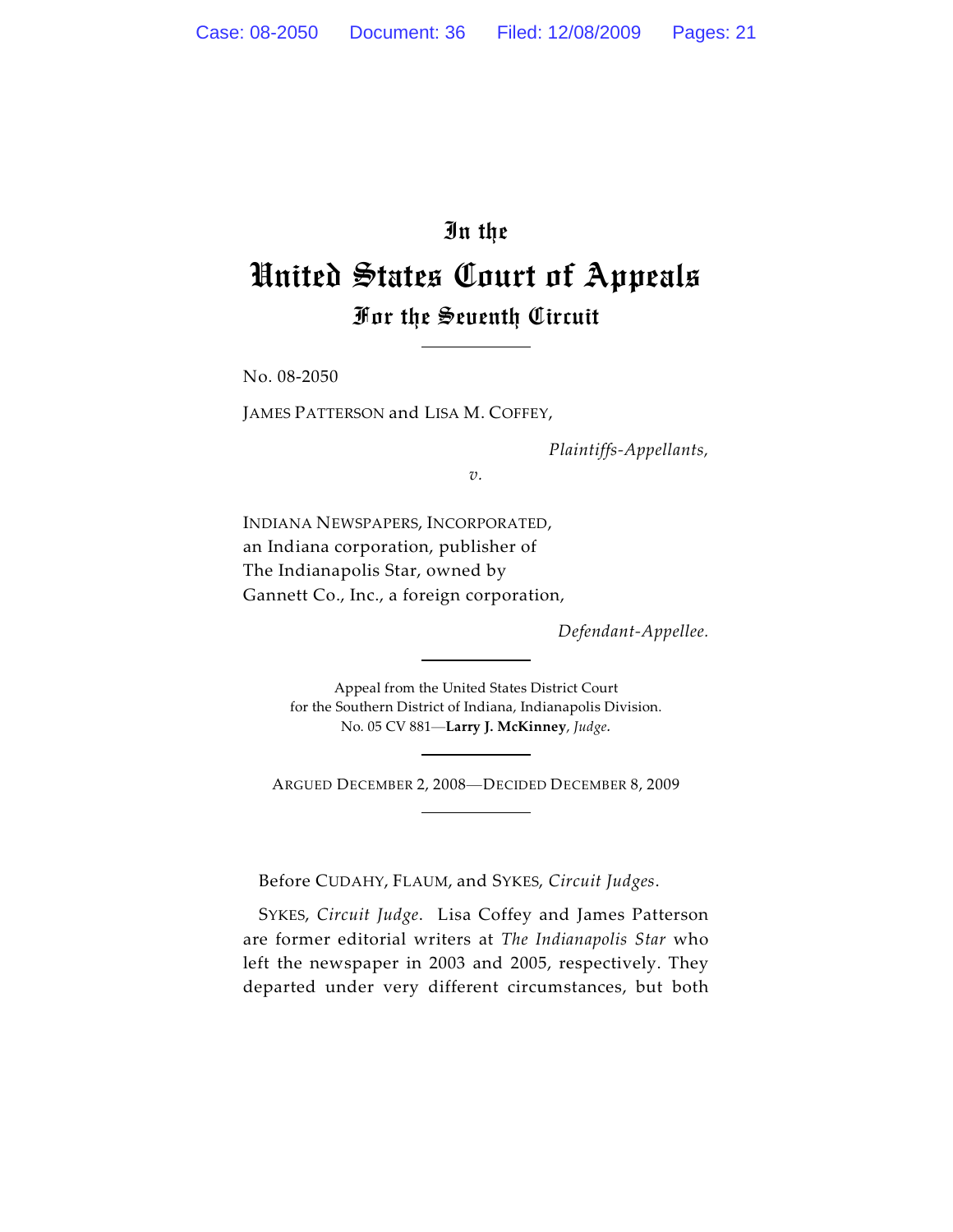claim they were victims of employment discrimination on the basis of their religion—more specifically, discrimination because they are Christians who believe that homosexual conduct is sinful. Patterson also claims the *Star* discriminated against him because of his race (African-American) and age (he was 51 when he was fired), and retaliated against him for filing a complaint with the Equal Employment Opportunity Commission ("EEOC"). Finally, both plaintiffs assert a state-law claim for negligent infliction of emotional distress. The district court entered summary judgment for the *Star* on all claims, and Coffey and Patterson appealed. We affirm.

#### **I. Background**

We begin with two of the district court's procedural rulings, both of which affect the proper scope of this appeal. The district judge determined that Coffey and Patterson had failed to comply with Local Rule 56.1(b), which requires a party opposing a motion for summary judgment to identify the material facts in dispute and cite to admissible evidence controverting the moving party's evidence. The judge also noted that much of their factual submission was argumentative. Because of this noncompliance with the local rules, the judge enforced Local Rule 56.1(e) and for the most part accepted the *Star*'s factual assertions as undisputed. We have repeatedly held that the district court is within its discretion to strictly enforce compliance with its local rules regarding summary-judgment motions, *Fed. Trade Comm'n v. Bay Area Bus. Council, Inc.*, 423 F.3d 627, 633 (7th Cir. 2005), so we likewise accept the *Star*'s version of the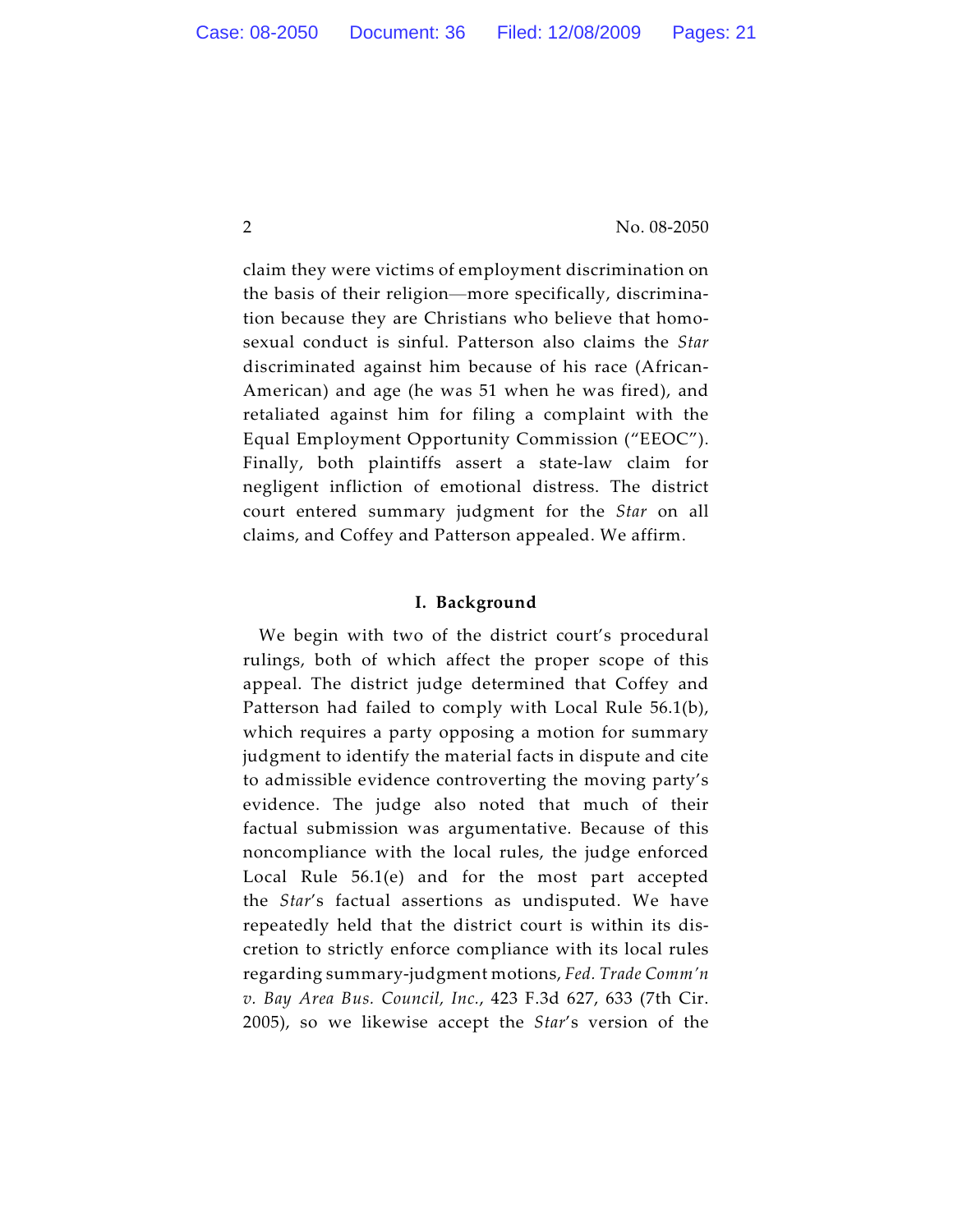facts. The district court also disregarded affidavits submitted by Coffey and Patterson because they "directly contradict[ed]" their deposition testimony. This, too, was appropriate. *See Beckel v. Wal-Mart Assocs., Inc.*, 301 F.3d 621, 623-24 (7th Cir. 2002). Accordingly, we take the following facts from the *Star*'s summary-judgment submission.

# **A.** *The Indianapolis Star*

*The Indianapolis Star* is Indiana's largest newspaper and was acquired in 2000 by media giant Gannett. Barbara Henry serves as the *Star*'s president and publisher, which puts her in charge of directing the newspaper's overall operation. In 2003 the *Star* named Dennis Ryerson as editor and vice president. In that capacity he is responsible for newsroom staffing and the content of news articles and editorials. Andrea Neal served as the *Star*'s editorial-page editor until the summer of 2003, when she left the newspaper to become a teacher; she was replaced by Tim Swarens. The editorial-page editor reports to the editor and directs the content of the newspaper's editorials and the columns on its opinion pages. Generally speaking, opinion columns represent the viewpoint of the author; editorials are unsigned and represent the editorial position of the newspaper.

## **B. Lisa Coffey's Tenure at the** *Star*

Coffey joined the *Star* in 1999. In the beginning she spent three days a week working as a copy editor and two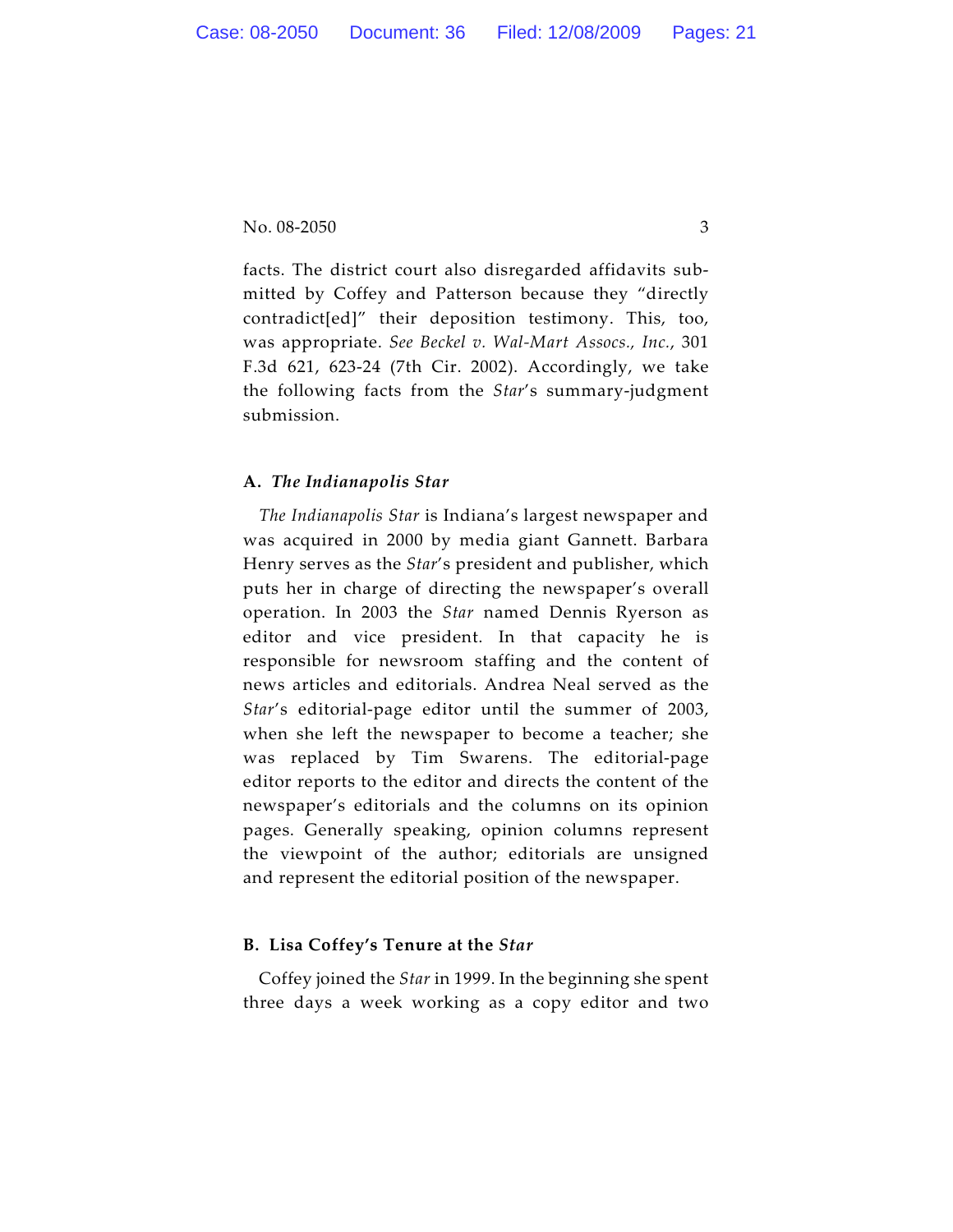days a week performing administrative duties for a journalism-intern program. Although she "enjoyed working on the metro desk," she made no secret that she wanted to move to the editorial department. Her efforts paid off in 2002 when the *Star* exchanged her copyeditor responsibilities for an editorial-writer position. As an editorial writer, Coffey reported to the editorialpage editor and was responsible for writing editorials and columns for the *Star*'s opinion page. She still spent two days a week administering the *Star*'s intern program, however.

Coffey describes herself as a "traditional Christian" who believes homosexual conduct is sinful. In July 2003, in response to the Supreme Court's decision in *Lawrence v. Texas*, 539 U.S. 558 (2003), Coffey wrote an opinion column describing the HIV risks associated with sodomy. Neal approved the article, but Ryerson decided it was unsuitable for publication because it provided a toographic description of anal intercourse. He told Neal, however, that he was open to publishing a less-graphic column on the risks of unprotected sex.

The day after Ryerson rejected Coffey's column, a member of the Christian Student Foundation emailed Ryerson expressing his opinion against same-sex marriage. Ryerson sent a responsive email asking if the *Star* could consider the student's letter for publication; Ryerson copied Coffey on this reply. The electronic correspondence between Ryerson and the student—by all accounts unrelated to Ryerson's refusal to publish Coffey's column—triggered an email exchange between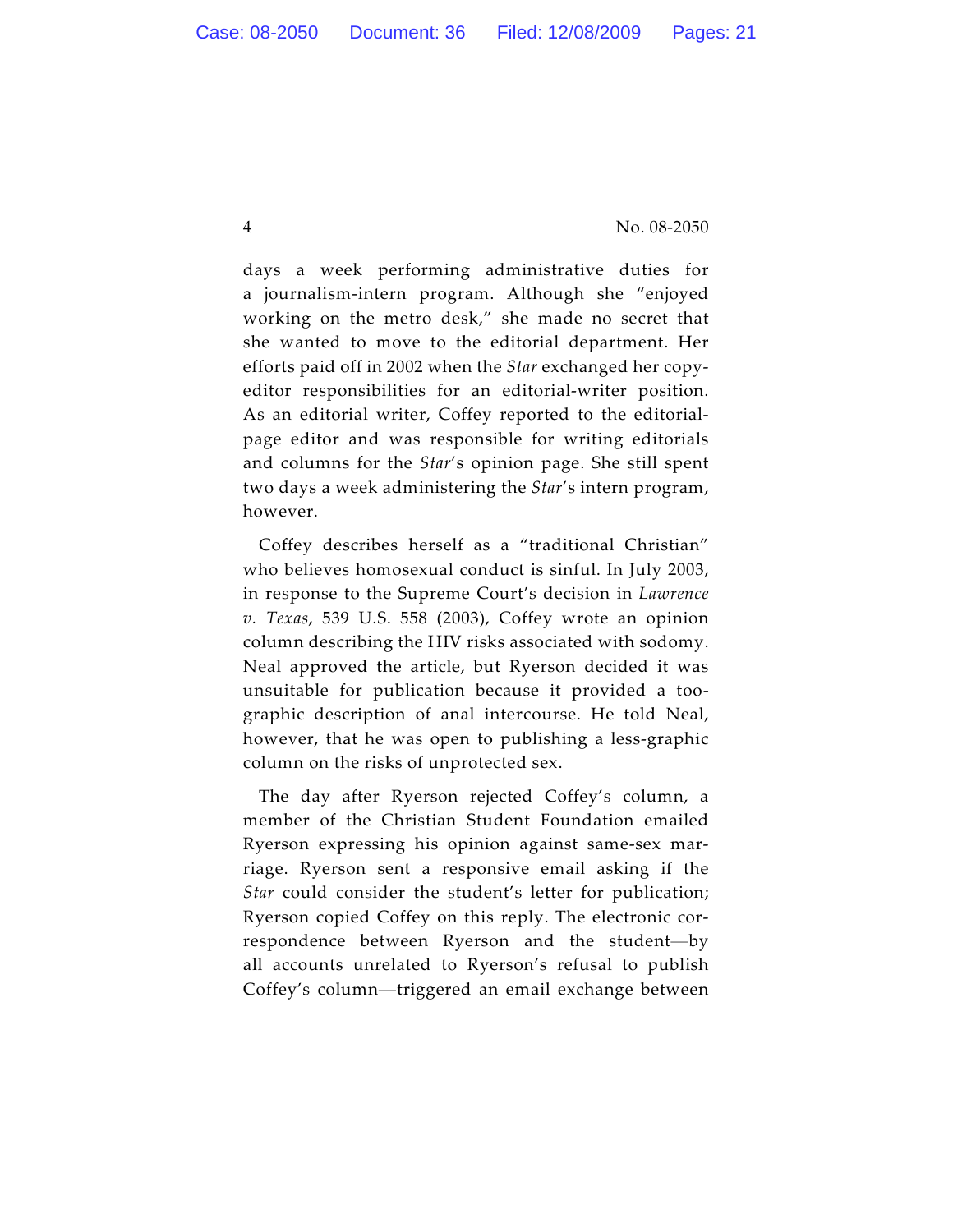Coffey and Ryerson about the relationship between objective truth and opinion. Coffey emailed Ryerson stating that she knew both were "seeking truth" even though they held "certain beliefs that are 180 degrees apart." She apologized for being angry with Ryerson (presumably over the rejected column) and invited him to lunch. Ryerson wrote back thanking Coffey, offering to discuss the issue over lunch, and explaining that he did not necessarily believe there is "one truth" and that editorials express "opinion" and not "truth." About an hour later, Coffey replied with a lengthy email describing her religious views. She explained that she had been "knocked out by the Holy Spirit" and said that if Ryerson's perspective was correct, he should "call the nut farm now to haul [her] away." Ryerson perceived Coffey's email as an attempt at workplace proselytization in violation of company policy. Concerned that Coffey might have sent similar emails to other employees of the newspaper, Ryerson wrote back telling Coffey that it was inappropriate to proselytize at work.

Before and after these events, management at the *Star* became aware that Coffey had developed a habit of violating the newspaper's overtime policy. The *Star* required employees to seek preapproval before working any overtime, but Coffey would regularly submit requests for payment for overtime work that had not been preapproved. The issue came to a head in August 2003 when Coffey asked to meet with Ali Zoibi, the *Star*'s vice president of human resources. Coffey requested the meeting to discuss the overtime issue and her pension. Regarding the latter, Coffey claimed that her *Star* pension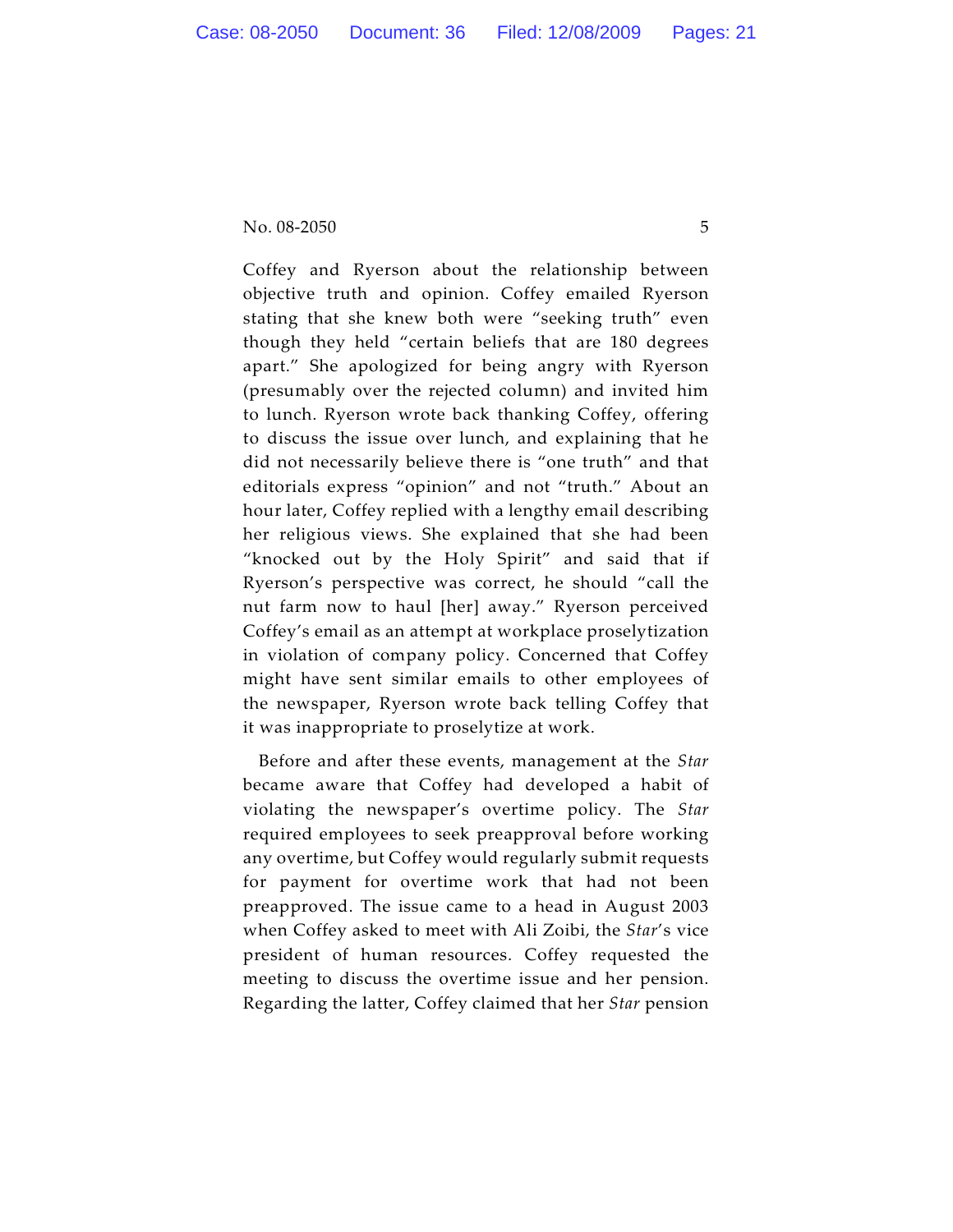account did not reflect extra compensation she had been paid by the sponsor of the internship program Coffey helped manage. The *Star* ended up paying Coffey's pension account an additional \$5,500 to reflect the outside compensation. Zoibi took the opportunity, however, to remind Coffey about the importance of following the company's overtime policy.

Coffey disregarded this warning and continued to work overtime without seeking prior approval. Her supervisors considered the extra work to be both excessive and unnecessary. For example, she submitted a request for 50 hours of unapproved overtime work she had performed preparing binders on candidates for election. Coffey had produced far more information than Swarens thought was necessary, and he never would have authorized the request had it been submitted for preapproval because it came close to consuming the entire annual overtime budget for the editorial department. Zoibi and Henry met and agreed that Coffey needed to be supervised more closely to ensure she did not work unauthorized overtime.

In the meantime, in September 2003 Ryerson decided to adjust Coffey's role at the *Star*. Because the aspiring journalists in the newspaper's internship program had more regular contact with newsroom reporting staff than with editorial writers, Ryerson believed the administrative oversight for the program should be shifted from the editorial department to the newsroom. This reorganization left Coffey with only three days of work per week as an editorial writer. Ryerson offered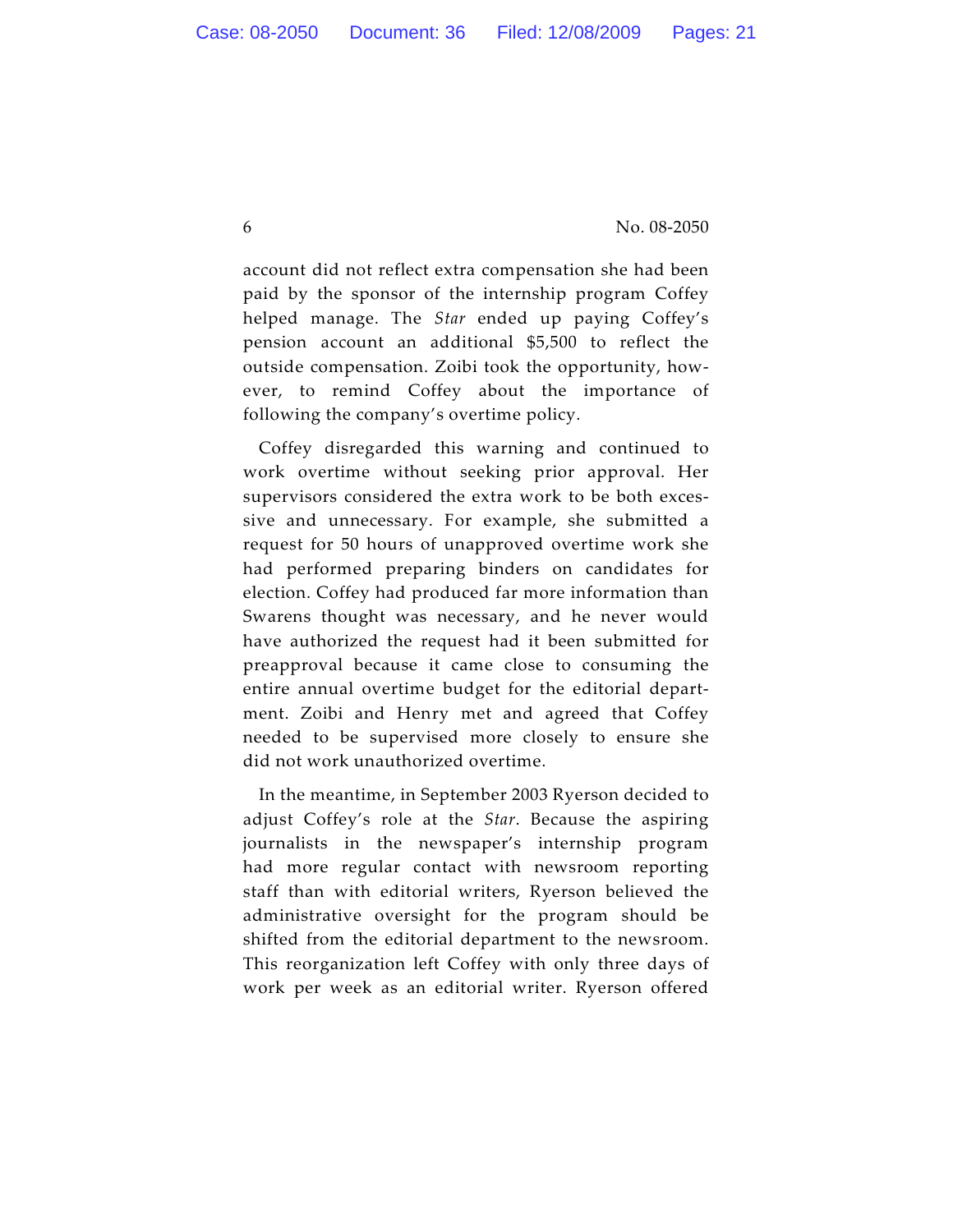Coffey a full-time job back on the copy desk. In addition to providing her with a full-time position, the copy-desk job would permit the newspaper to more closely supervise Coffey's work to ensure she did not violate the company's overtime policy. Coffey preferred editorial writing and asked if she could divide her week by working three days as an editorial writer and two days as a copy editor. Ryerson rejected this request as a matter of policy; he believed the news and editorial operations at the newspaper needed to remain separate.

Rather than take the full-time copy-desk job, Coffey resigned. On her last day at the *Star* in October 2003, Coffey sent an email to Henry thanking her for "the privilege of working here at THE STAR. I have enjoyed and appreciated it more than I can say."

## **C. James Patterson's Tenure at the** *Star*

Patterson joined the *Star* as an editorial writer in 1995. He is African-American and like Coffey describes himself as a "traditional Christian" who considers homosexual conduct to be sinful. Before Ryerson became the *Star*'s editor in 2003, Patterson had a mixed employment history at the newspaper. Although he received various awards and had generally acceptable performance reviews, there were recurring problems with his writing. Patterson required more editing than any other editorial writer on the *Star*'s staff, and his work also suffered from research and organizational problems. The newspaper hired a writing consultant to review Patterson's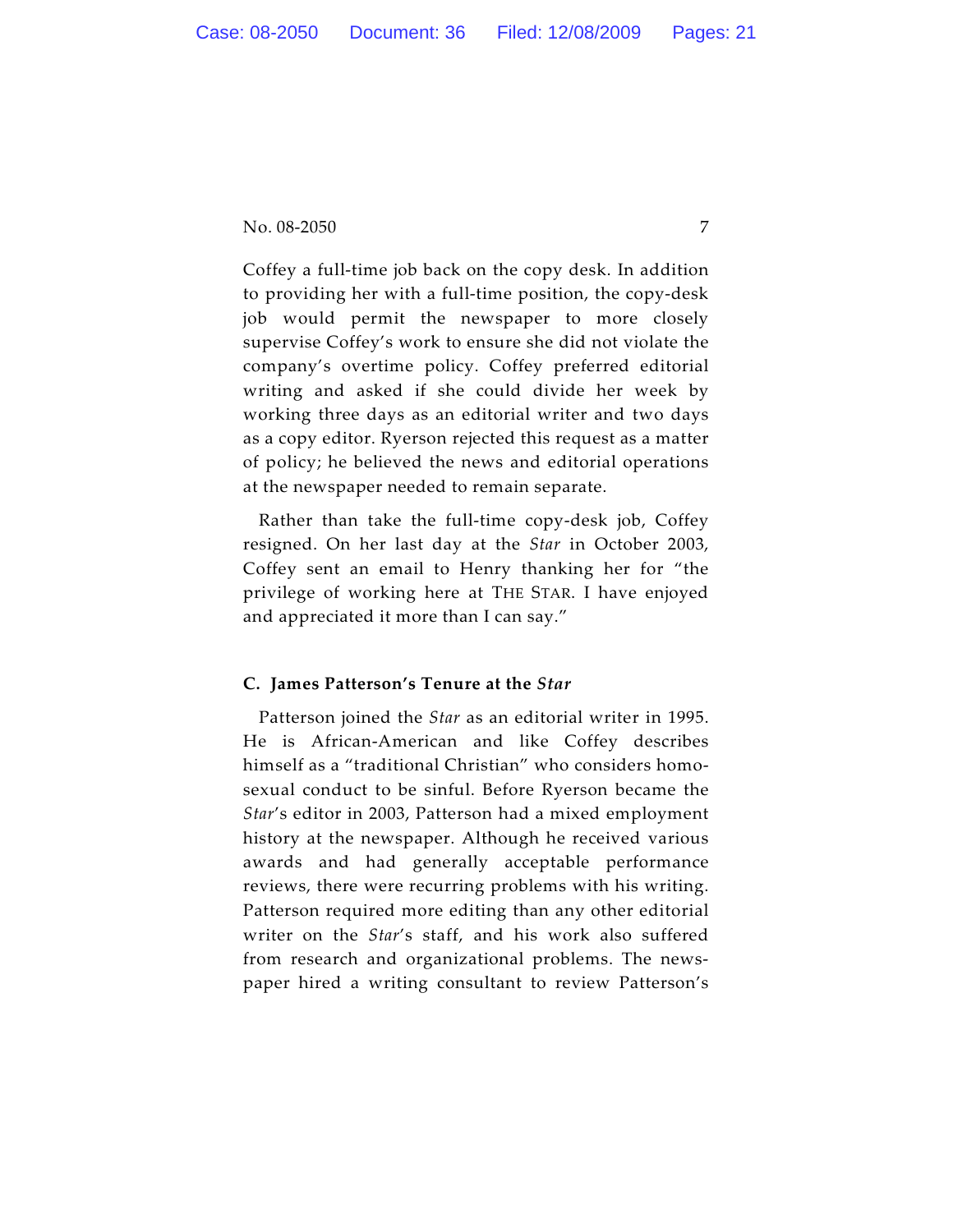editorials and columns; the consultant confirmed the deficiencies in Patterson's work.

In 2003, after the start of the Iraq war, Patterson submitted an editorial asking the newspaper's readers to pray for American troops. Neal revised the editorial slightly and added a prayer at the end, and the editorial ran in the newspaper on March 20, 2003. After its publication, however, Ryerson—who had just joined the *Star*—told Neal that he was uncomfortable with an editorial telling readers to engage in religious practices. Patterson claims that after this point if he submitted any religious-based opinion pieces that differed from Ryerson's viewpoint, the articles would not be published, although he does not say how often this occurred.

Swarens replaced Neal as editorial-page editor in August 2003, becoming Patterson's immediate supervisor. He immediately noted the frequent and substantial problems with Patterson's writing. First, Patterson's pieces required more editing than any other editorial writer's. Swarens also noticed regular errors in Patterson's work ranging from misspellings to more serious reporting mistakes. For example, Patterson wrote an editorial endorsing City-County Council candidate "Vernon Smith," but the candidate's name was Vernon Brown. He wrote an editorial recalling President John F. Kennedy's assassination 30 years earlier, but the assassination was 40 years earlier. He wrote an editorial in February 2004 stating that Governor O'Bannon had accepted the resignation of the state commissioner of motor vehicles; in fact, Governor O'Bannon had died five months earlier and the commissioner in question had not resigned.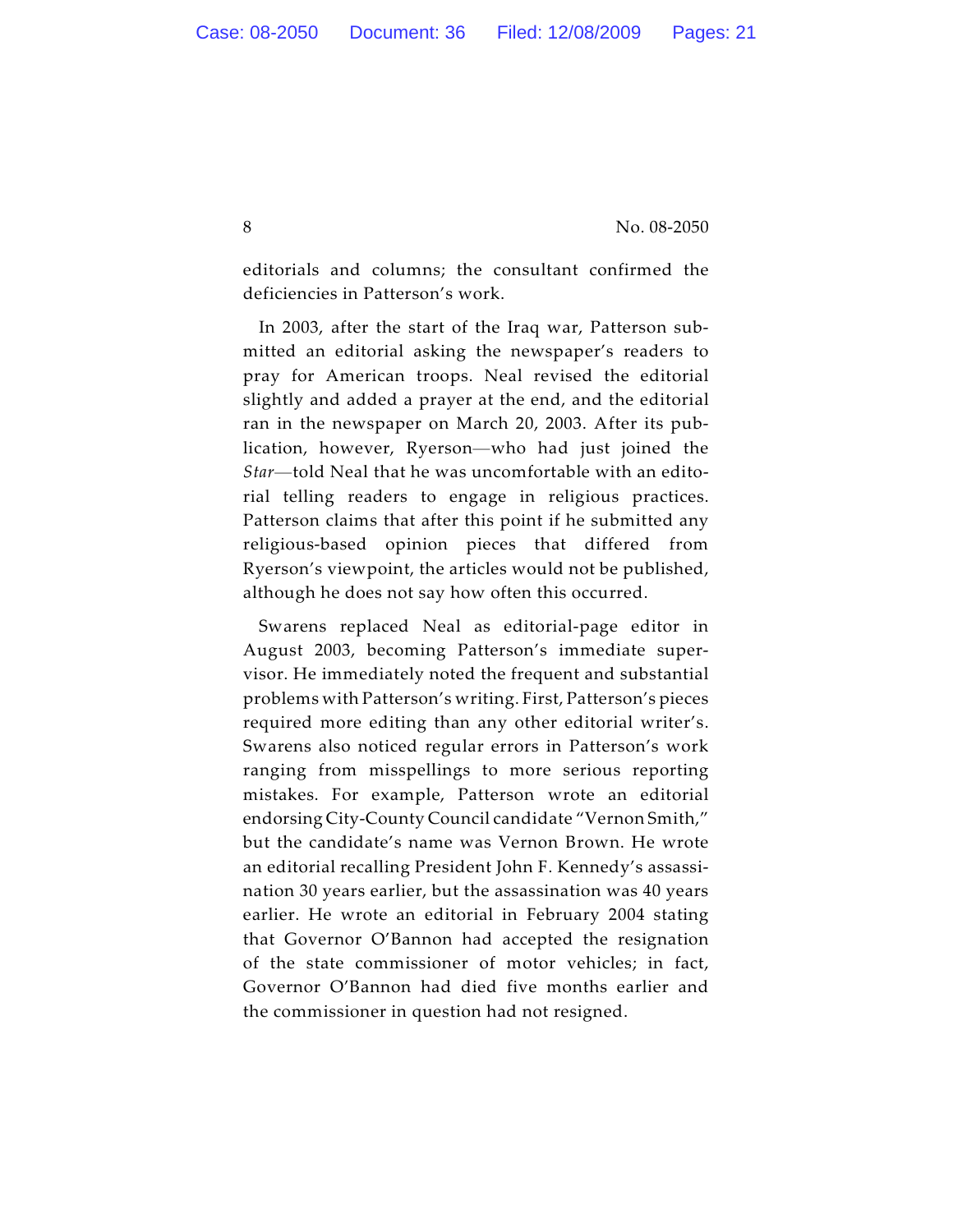While many of Patterson's mistakes were caught in the editing process, some made it into the newspaper and the *Star* had to print corrections. For example, on May 21, 2004, the *Star* published an editorial Patterson had written criticizing the sufficiency of the Indianapolis Humane Society's financial disclosures. In fact, the Humane Society's annual report contained extensive and detailed information about the Society's financial status, and the *Star* had to print a retraction. When confronted about the problems with his work, Patterson generally refused to take responsibility for his mistakes. He minimized their significance or claimed that the errors were caused by the pressures of additional work Swarens had assigned to him.

Although the parties disagreed about the severity of and reasons for Patterson's writing and reporting errors, by July 2004 Swarens had concluded that the recurring nature of the problem warranted placing Patterson on a Performance Improvement Plan. Under a Performance Improvement Plan, an employee is given a plan for improvement and placed on a warning system. An early failure to improve will receive a written warning. If improvement is shown, the employee will be kept at this first level of the performance plan; if improvement is not shown, however, a final written warning will be issued. If the employee's performance does not meet the expectations of the plan after this final written warning, the employee is terminated. Patterson believed the *Star*'s decision to place him on a Performance Improvement Plan was motivated by an illegal discriminatory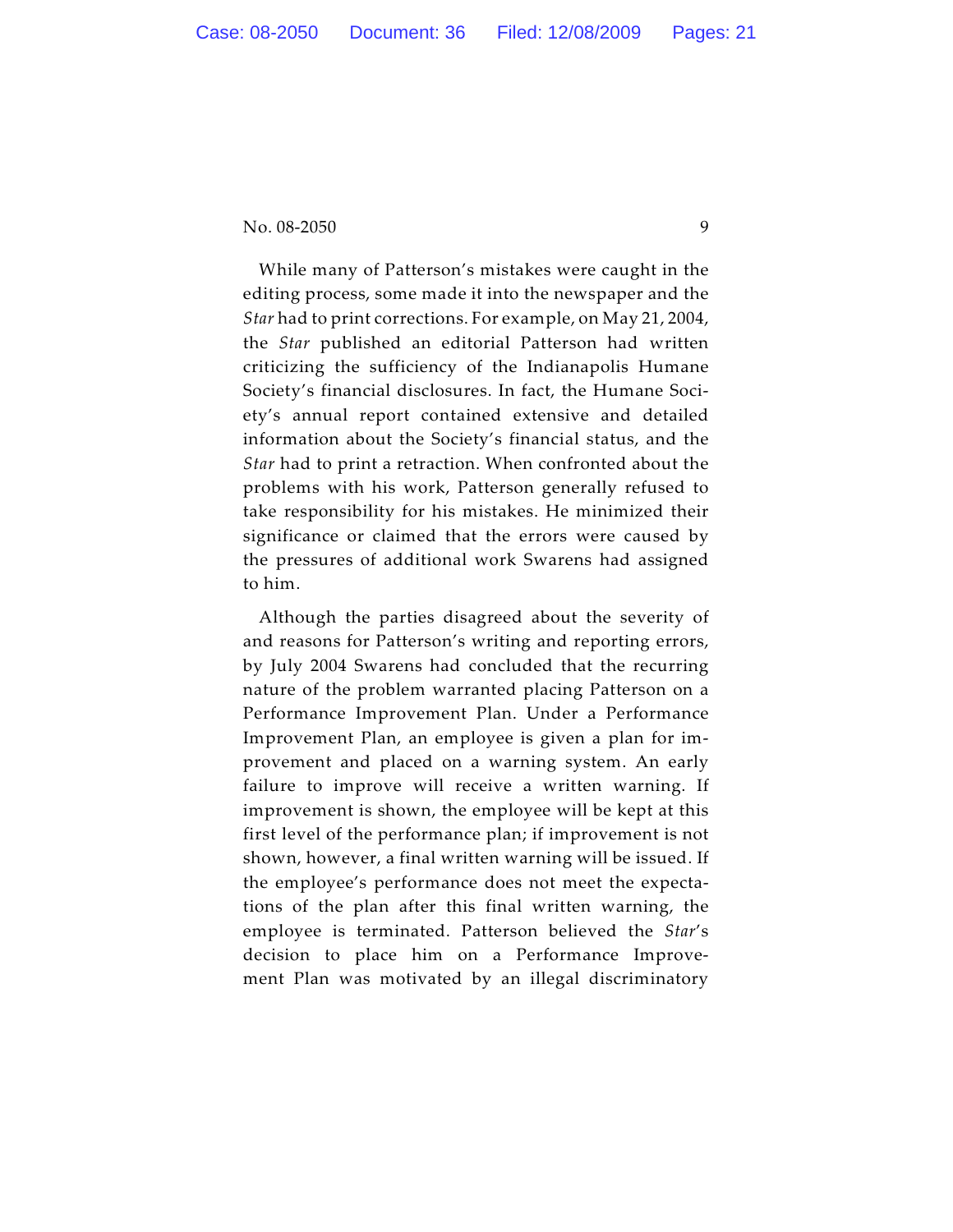purpose; in August 2004 he filed an EEOC charge that the EEOC dismissed in March 2005.

The *Star* gave Patterson approximately ten months to meet the goals of the improvement plan. Patterson did not, however, reduce his writing errors and reporting mistakes to the *Star*'s satisfaction. Between July and November 2004, Swarens kept Patterson at the writtenwarning level of the improvement plan. But in November and December 2004, Patterson's performance deteriorated dramatically. Two of his editorials were laden with serious errors and required printed retractions. One piece incorrectly reported that a proposed bond issue would cause a property-tax increase. The other erroneous article was an even greater cause for concern. Patterson wrote an editorial endorsing AirTran's bid for ATA Airlines without bothering to contact Southwest Airlines, the competing bidder. Swarens viewed this as a serious violation of basic reporting standards as well as a lapse in editorial judgment. The editorial resulted in dozens of reader complaints and forced top *Star* officials to meet with Southwest's CEO to personally apologize for Patterson's reporting mistakes.

Based on these errors, in December 2004 the *Star* escalated Patterson to final-written-warning status. Patterson's performance remained poor, however; he continued to submit editorials with misspelled names and incorrect dates. In light of these continuing errors and based on Swarens's recommendation, on May 3, 2005, the *Star* fired Patterson. At the time of his termination, Patterson was 51 years old.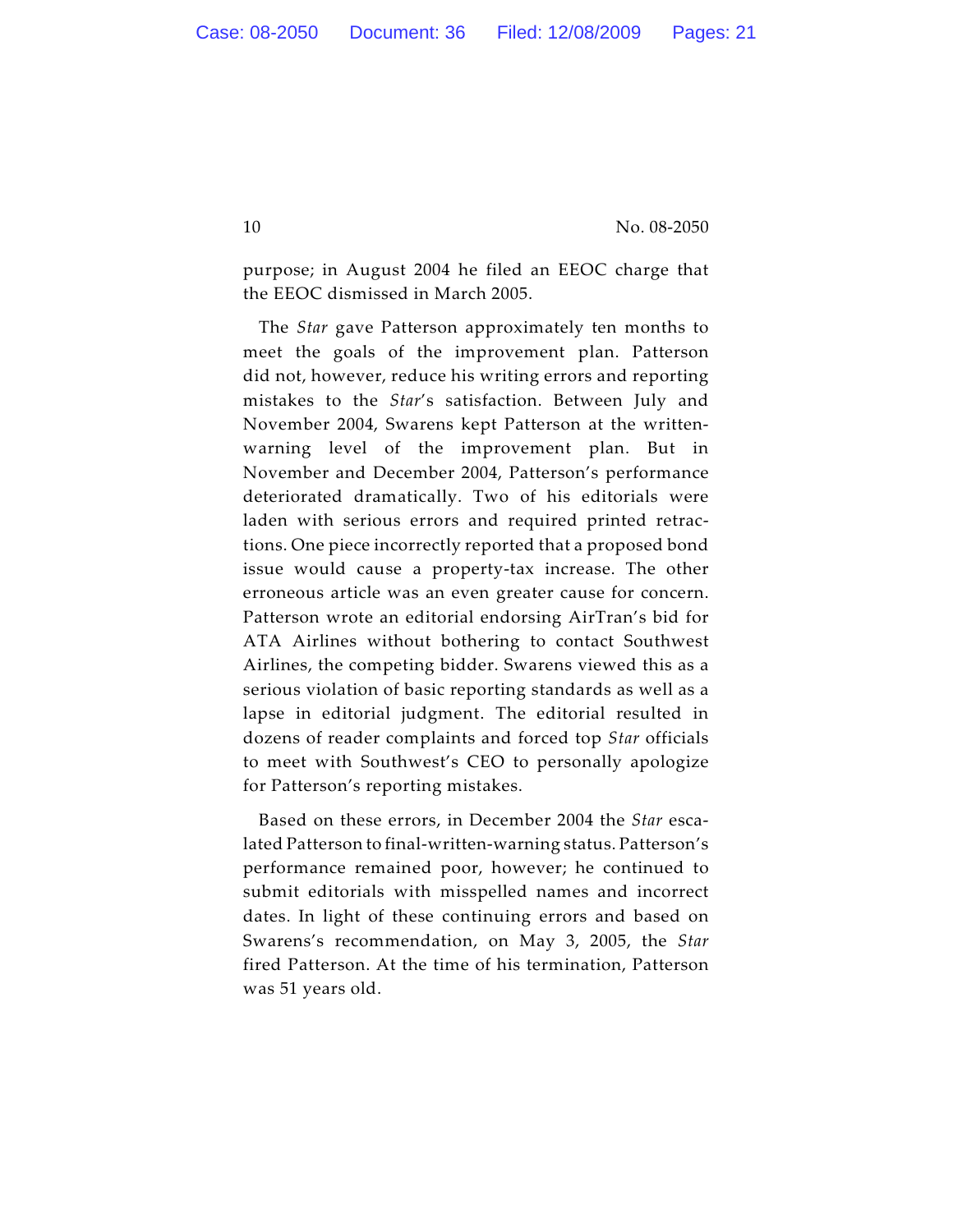## **D. Proceedings in the District Court**

Coffey and Patterson sued Indiana Newspapers, Inc., the publisher of the *Star,* alleging various forms of discrimination. Both brought claims alleging religious discrimination in violation of Title VII of the Civil Rights Act of 1964. *See* 42 U.S.C. § 2000e-2(a)(1). In addition, Patterson alleged that the *Star* discriminated against him on the basis of race in violation of Title VII and claimed the newspaper retaliated against him after he filed his discrimination complaint with the EEOC. Patterson also brought an age-discrimination claim under the Age Discrimination in Employment Act ("ADEA"). *See* 29 U.S.C. § 623(a)(1). Finally, both plaintiffs asserted a state-law claim for negligent infliction of emotional distress.

The *Star* moved for summary judgment on all claims. As we have noted, the district court disregarded much of the plaintiffs' submission in response and accepted the *Star*'s factual assertions as largely undisputed. The court then concluded that neither plaintiff had established a prima facie case of discrimination under any theory and in the alternative held there was no evidence that the *Star*'s employment actions against Coffey or Patterson were pretext for discrimination. The court also rejected Patterson's retaliation claim. Finally, the court held that there was no evidence to support the plaintiffs' claims for negligent infliction of emotional distress. Accordingly, the court entered summary judgment in favor of the *Star.* This appeal followed.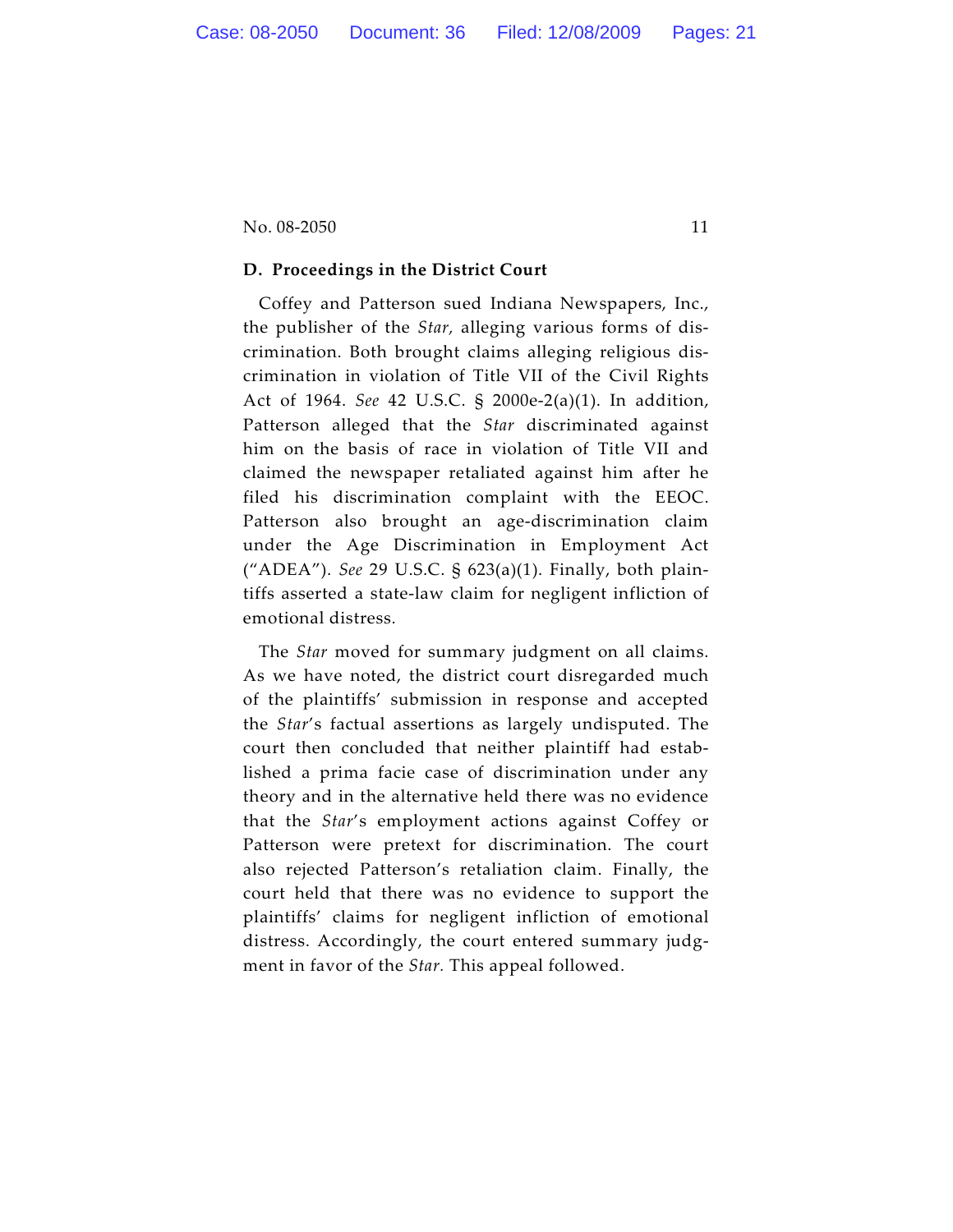#### **II. Discussion**

We review a district court's grant of summary judgment de novo. *Hall v. Nalco Co.*, 534 F.3d 644, 646 (7th Cir. 2008). Summary judgment is appropriate when "the pleadings, the discovery and disclosure materials on file, and any affidavits show that there is no genuine issue as to any material fact and that the movant is entitled to judgment as a matter of law." FED. R. CIV. P. 56(c).

Although Coffey and Patterson left the *Star* nearly 18 months apart and under very different circumstances, their religious-discrimination claims overlap. Both plaintiffs contend that the *Star* engaged in systematic discrimination against "traditional Christians" who hold the religious belief that homosexual conduct is sinful. More specifically, Coffey and Patterson maintain that the *Star*'s top editors—in particular, Ryerson—opposed public or workplace expressions of religion and discriminated against those who were opposed to homosexual conduct as a matter of their religion. The plaintiffs claim that after Ryerson became editor, the *Star* published "hordes of news articles" designed to portray homosexuality in a positive light, "softened" its editorial opposition to samesex marriage, promoted employees who were homosexuals or "homosexual sympathizers," sought to purge the news and editorial operations of the paper of "traditional Christians," and otherwise exhibited animus toward Christians who opposed homosexual conduct.

Unsurprisingly, the *Star* disagrees. The newspaper notes that its top managers are Christians, and numerous *Star* employees—including at least three members of the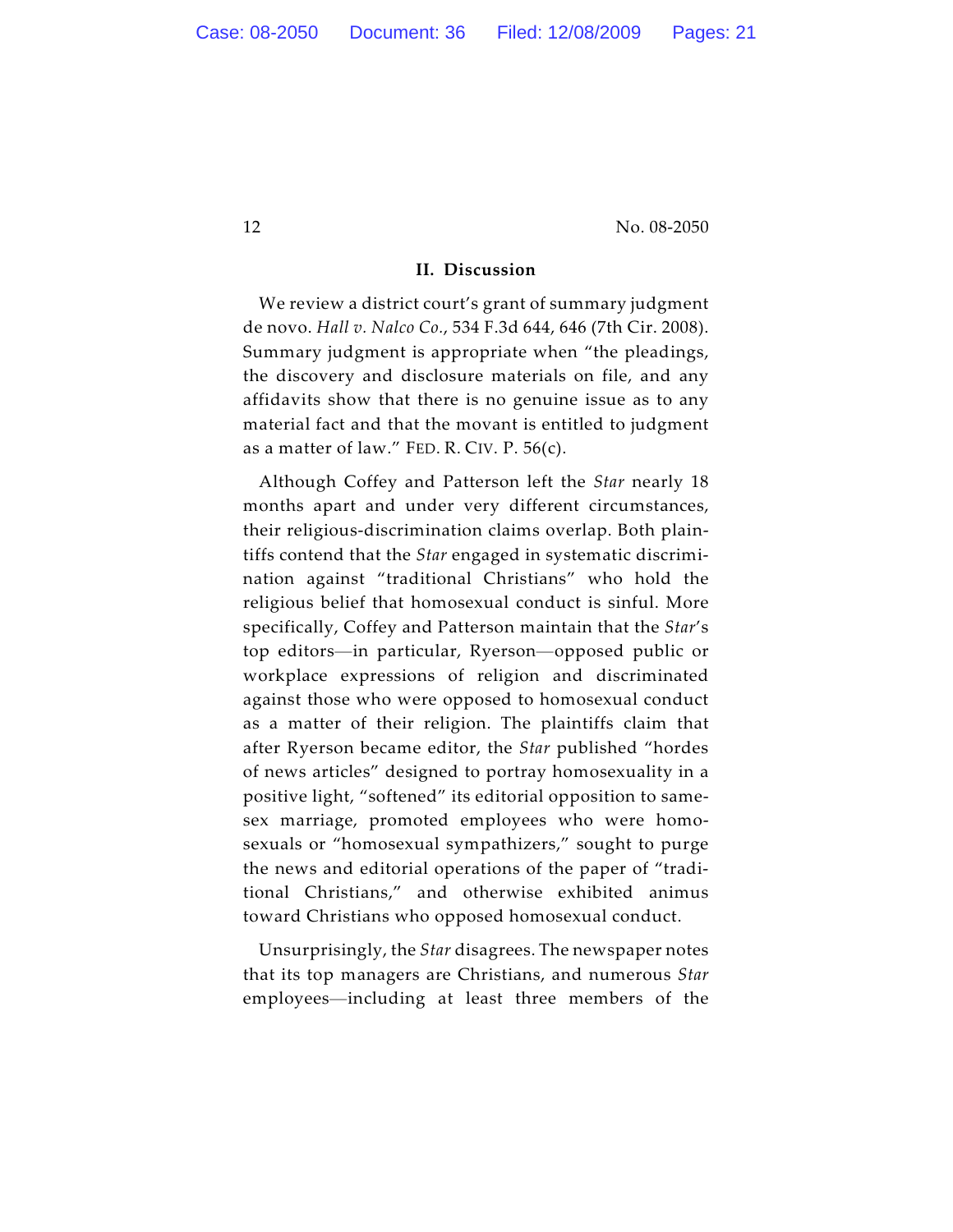editorial department where Coffey and Patterson worked—share the plaintiffs' religiously motivated opposition to homosexual conduct. The *Star* points out that it has consistently editorialized against same-sex marriage and also has opposed the "ACLU's attempt to ban Christian prayers in state legislative sessions." The *Star* draws our attention to its front-page nameplate, which prominently features a Bible verse. Finally, the *Star* says that its supposedly favorable portrayal of homosexuality in its news columns amounts to nothing more than coverage of topics that are of increasing public interest.

There is no need to resolve these starkly conflicting descriptions of the atmosphere at the *Star*. For reasons we will explain, neither plaintiff has established a prima facie case of employment discrimination on any ground. Patterson's retaliation claim is also woefully insufficient. Finally, there is no evidence to support the plaintiffs' state-law tort claim for negligent infliction of emotional distress.

# **A. Discrimination Claims**

Coffey and Patterson each claim that the *Star* discriminated against them on the basis of religion in violation of Title VII; Patterson also claims that the *Star* discriminated against him on the basis of his race and age in violation of Title VII and the ADEA. *See* 42 U.S.C. § 2000e- $2(a)(1)$ ; 29 U.S.C. §  $623(a)(1)$ . They rely solely on the indirect burden-shifting method of proof established in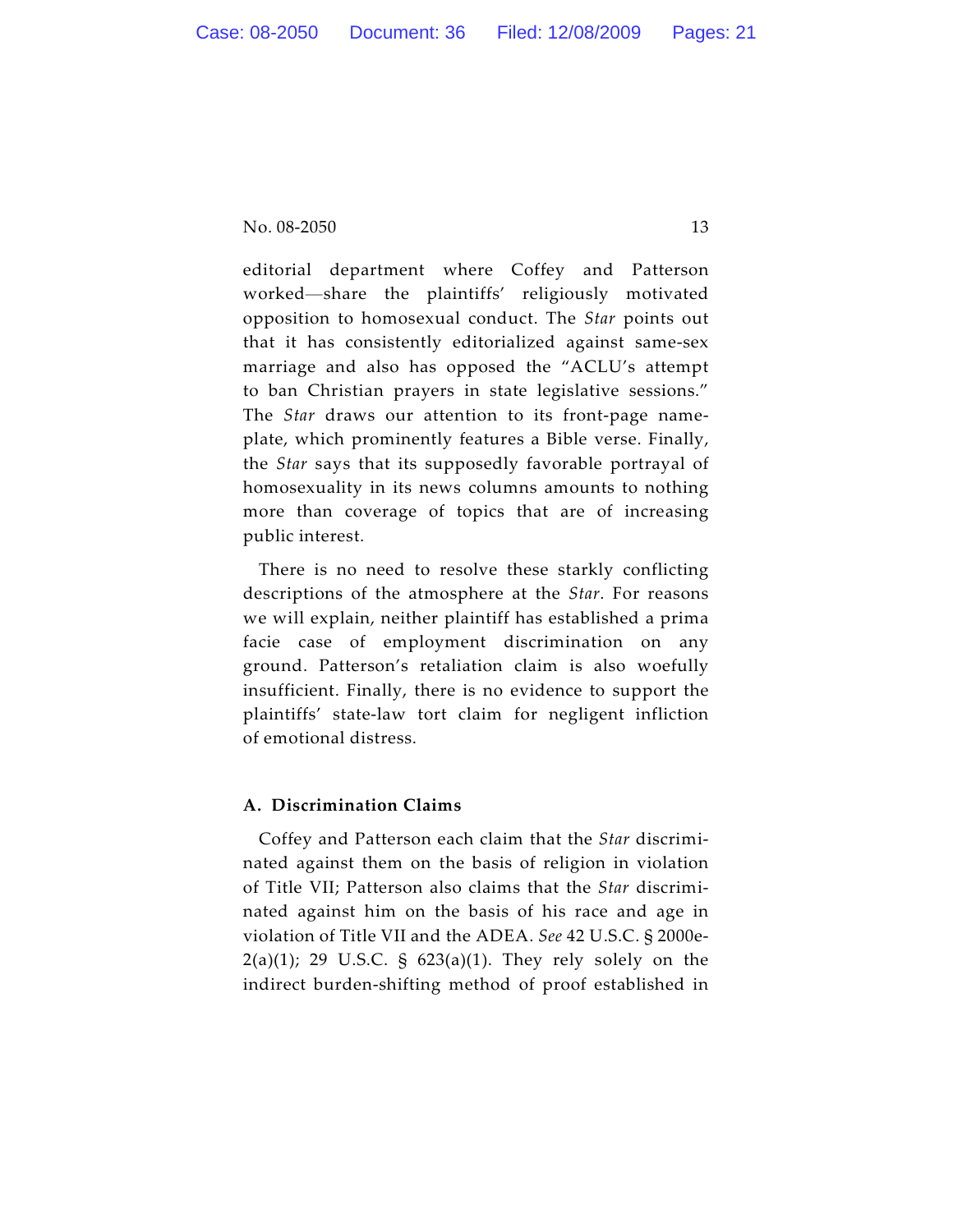*McDonnell-Douglas v. Green*, 411 U.S. 792, 802-04 (1973). Under this framework Coffey and Patterson must make a prima facie case of discrimination by showing that they (1) belong to a protected class; (2) performed their job according to the *Star*'s legitimate performance expectations; (3) suffered an adverse employment action; and (4) were treated less favorably compared to similarly situated employees outside of the protected class. *See Tyson v. Gannett Co.,* 538 F.3d 781, 783 (7th Cir. 2008). If the plaintiffs establish a prima facie case, then the burden shifts to the *Star* to set forth a legitimate, nondiscriminatory reason for its employment decisions. *Nichols v. S. Ill. Univ.-Edwardsville*, 510 F.3d 772, 784-85 (7th Cir. 2007). If the *Star* makes that showing, the burden shifts back to Coffey and Patterson to explain why the *Star*'s proffered justification is pretext for discrimination. *Amrhein v. Health Care Serv. Corp.*, 546 F.3d 854, 859-60 (7th Cir. 2008).

## **1. Coffey's Religious-discrimination Claim**

As we have noted, Coffey characterizes herself as a "traditional Christian" who believes homosexuality is sinful. She claims it was this particular religious belief not her Christianity in general—that triggered the *Star*'s disparate treatment of her. We have previously held that a plaintiff may proceed on a claim that "her supervisors, though also Christian, did not like her brand of Christianity" because "[t]he issue is whether the plaintiff's specific religious beliefs were a ground for" an adverse employment action. *Grossman v. S. Shore Pub. Sch.*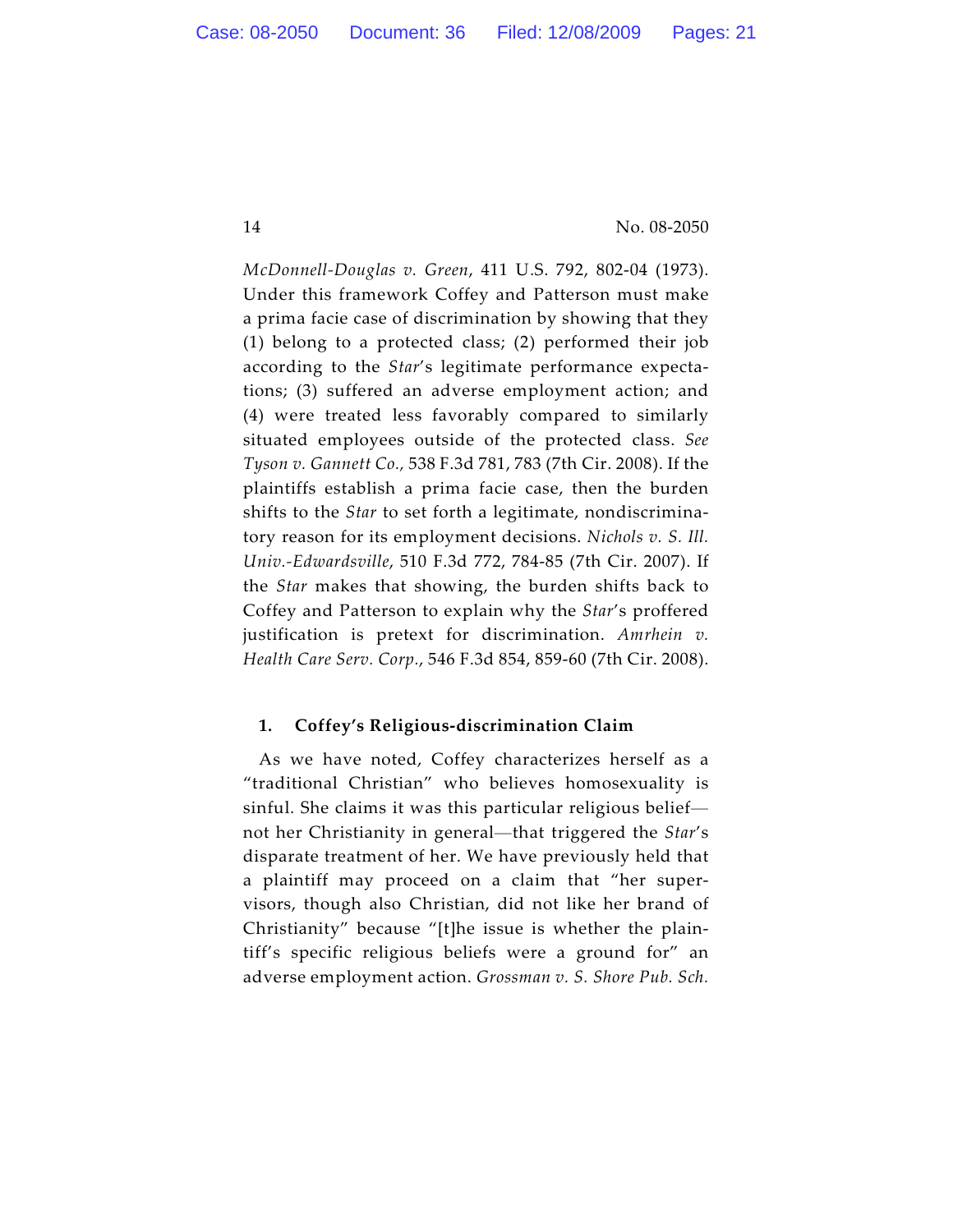*Dist.*, 507 F.3d 1097, 1098 (7th Cir. 2007). Accordingly, Coffey has established the first element of her prima facie case.

She has also established the third element. We accept that her transfer from editorial writing back to copy editing qualifies as an adverse employment action. We have said that a " 'dramatic downward shift in skill level required to perform job responsibilities can rise to the level of an adverse employment action.'" Smart v. Ball *State Univ.*, 89 F.3d 437, 441 (7th Cir. 1996) (quoting *Dahm v. Flynn*, 60 F.3d 253, 257 (7th Cir. 1994)). The *Star* suggests that because the transfer would not have reduced her salary or benefits, Coffey suffered no adverse employment action. But editorial writing is more important than copy editing in the hierarchy of a newspaper, so Coffey's transfer was plainly a demotion even if the salary and benefits were the same.

Coffey runs into trouble, however, on the second and fourth elements of her prima facie case. She cannot show that she met the *Star*'s legitimate performance expectations or that a similarly situated employee who did not share her religious beliefs was treated more favorably. The evidence is undisputed that Coffey repeatedly violated the newspaper's overtime policy, and the *Star*'s decision to transfer her from editorial writing to copy editing was based in part on the newspaper's desire to monitor her more closely (the decision was also prompted by the reallocation of the administrative oversight of the intern program, leaving her with just three days per week as an editorial writer). Coffey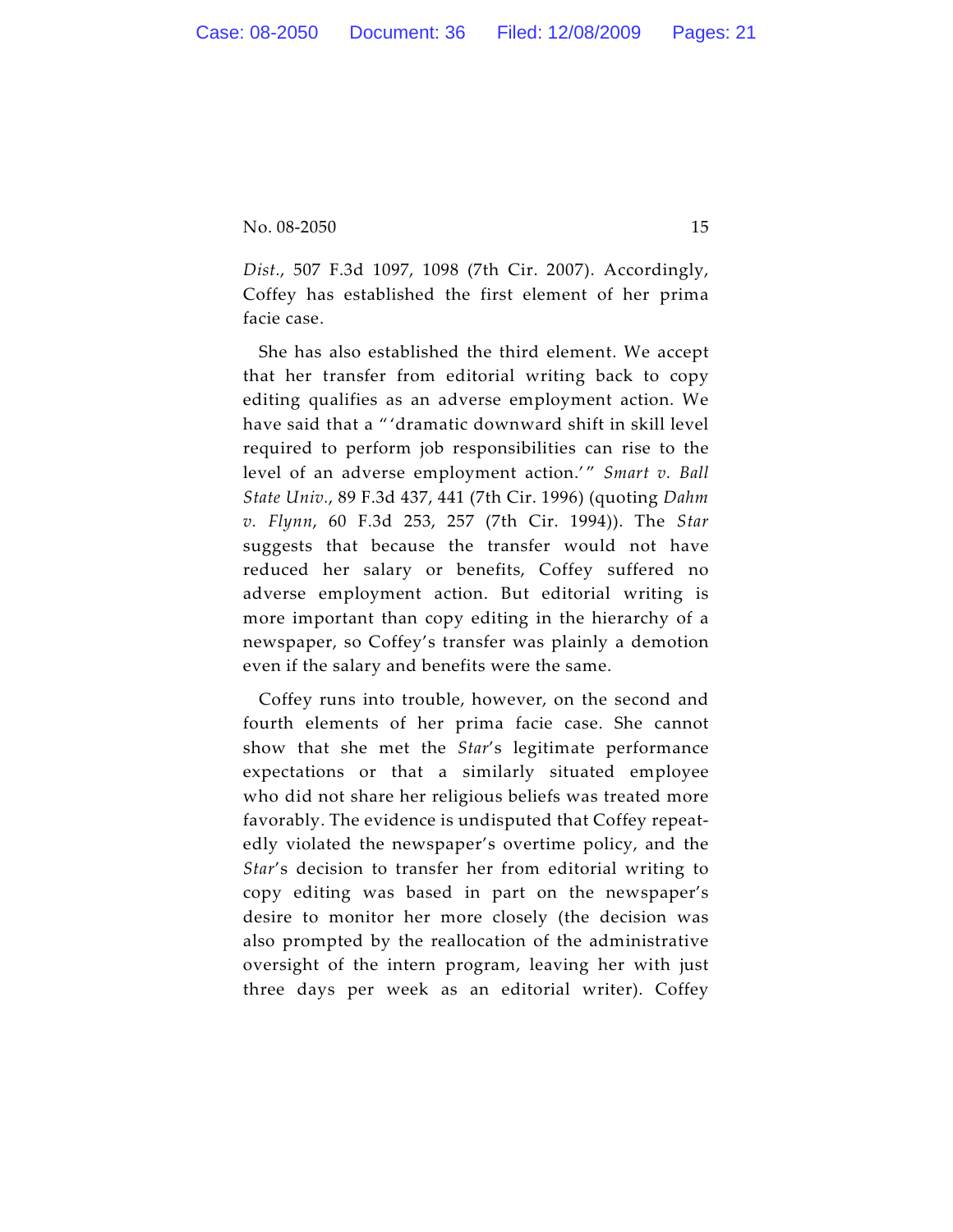argues at length that Ryerson transferred her because he objected to her religious perspective on homosexuality, not because she violated the company's overtime policy. This is essentially a pretext argument, and most of it is premised upon factual assertions that we, like the district court, have disregarded because of the plaintiffs' violation of the local rules and submission of affidavits that contradict their deposition testimony.

To the extent, however, that Coffey is claiming that Ryerson would have permitted someone who did not share her religious views to remain in the editorial department notwithstanding repeated violations of company rules, the argument is folded into the fourth element of her prima facie case. Coffey's claim founders there as well. Even assuming that Coffey was meeting the *Star*'s legitimate performance expectations, she has failed to establish that the *Star* treated any similarly situated employees more favorably. We have said in this context that similarly situated employees must be "directly comparable" to the plaintiff "in all material respects," *Raymond v. Ameritech Corp.*, 442 F.3d 600, 610-11 (7th Cir. 2006), which includes showing that coworkers engaged in comparable rule or policy violations, *see, e.g.*, *Jordan v. City of Gary*, *Ind.*, 396 F.3d 825, 834 (7th Cir. 2005). This means that Coffey must identify a comparison employee who held the same job (editorial writer), engaged in the same or comparable misconduct (repeated violations of overtime policy), did not hold her religious beliefs (that homosexual conduct is sinful), and was treated more favorably.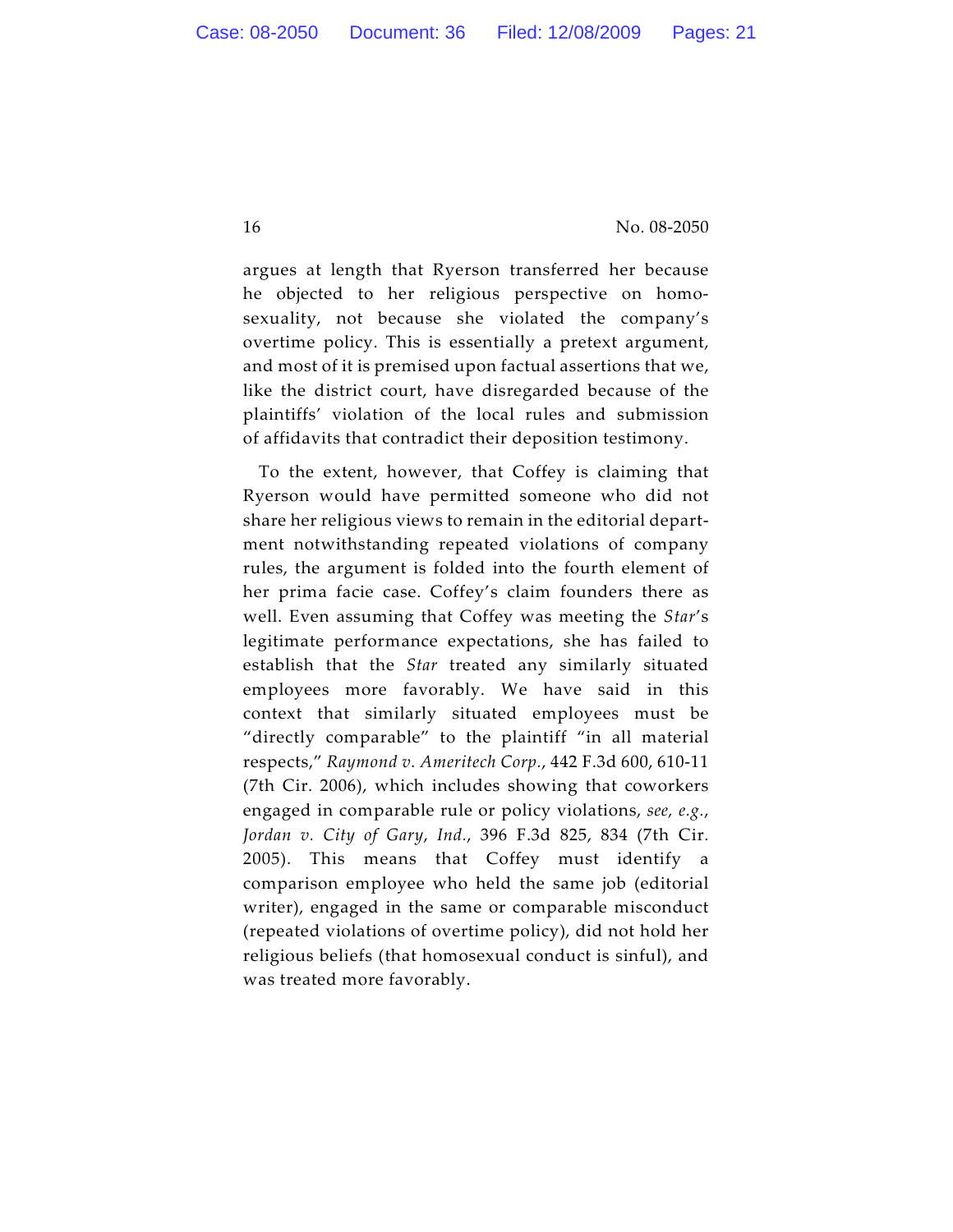Coffey identifies three employees—Swarens, Beth Murphy, and Jane Lichtenberg—that she claims were similarly situated but treated more favorably. We note first that Swarens was Coffey's supervisor and so cannot be used for comparison purposes; we have previously held that "ordinarily, it will not be the case that a plaintiff is similarly situated to another employee when the plaintiff is subordinate to that employee," *Burks v. Wis. Dep't of Transp.*, 464 F.3d 744, 751 (7th Cir. 2006), and Coffey has given us no reason to believe this is an extraordinary case. Although Lichtenberg and Murphy, like Coffey, worked under Swarens in the editorial department, they were copy editors, which Coffey vigorously argues (and we have accepted) is significantly different from the position of editorial writer. But most importantly, there is absolutely nothing in the record to suggest that any of these employees violated the *Star*'s overtime policy—*at all*, much less repeatedly. *See, e.g.*, *id.* (holding that a coworker cannot be similarly situated if they do not commit comparable policy violations). Accordingly, Coffey has failed to establish her prima facie case.

We note for completeness that to the extent Coffey's Title VII claim is based on an allegation that she was constructively discharged, it is exceedingly weak. Constructive-discharge Title VII claims require proof that the employer's discriminatory conduct forced the plaintiff " 'to resign because her working conditions, from the standpoint of a reasonable employee, had become unbearable.' " *Fischer v. Avanade, Inc.*, 519 F.3d 393, 409 (7th Cir. 2008) (quoting *EEOC v. Univ. of Chi. Hosps.*, 276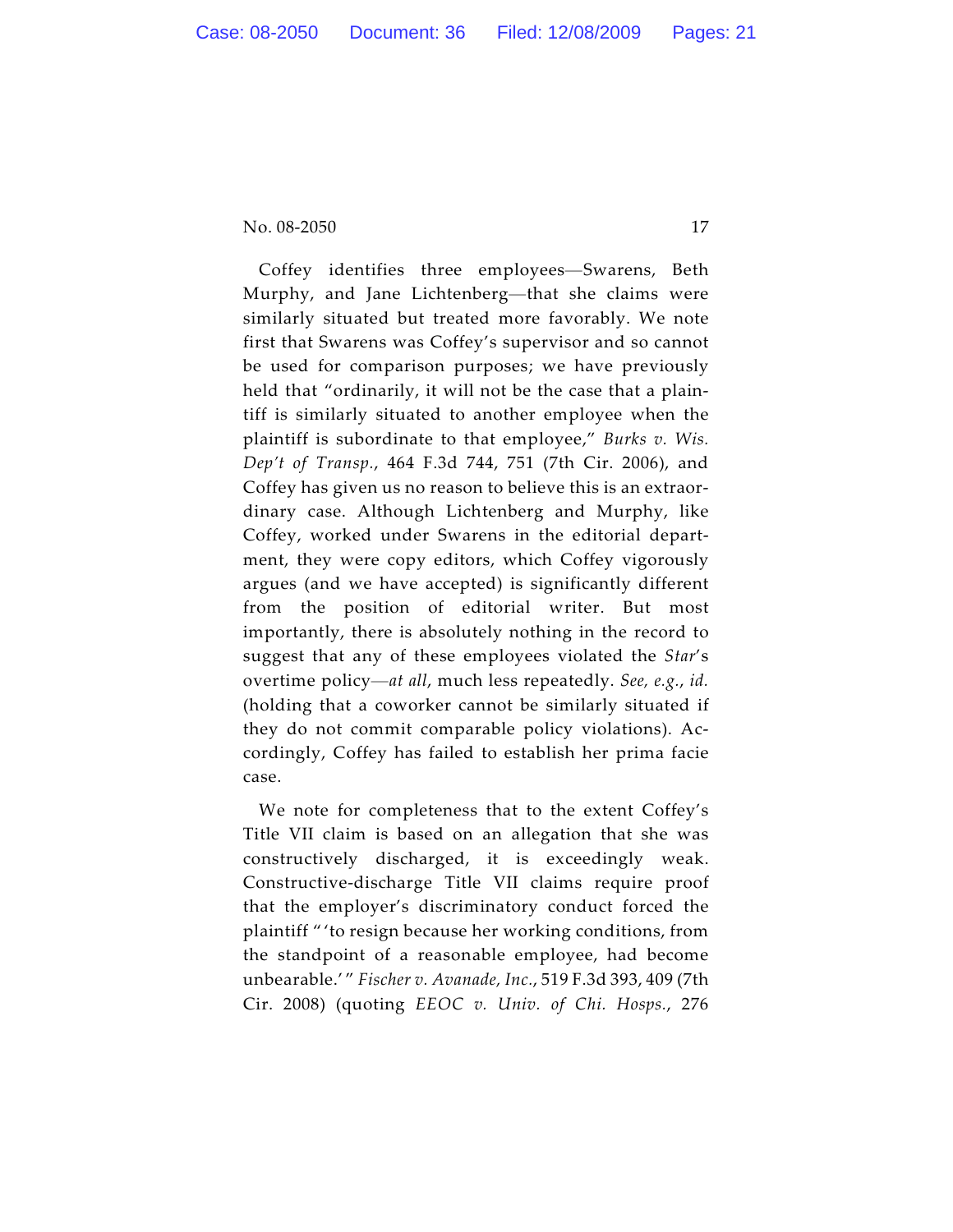F.3d 326, 331, (7th Cir. 2002)); *see also Taylor v. W. & S. Life Ins. Co.*, 966 F.2d 1188 (7th Cir. 1992) (recognizing that a jury could find constructive discharge where plaintiffs' boss constantly made racist comments, brandished a pistol, and held it to one plaintiff's head).

It is entirely implausible to suggest that a transfer from editorial writing to copy editing was enough to make Coffey's working conditions "unbearable." Moreover, the evidence that Ryerson refused to publish her editorial on the HIV risks of sodomy and then told her not to proselytize at work hardly establishes that the *Star* subjected her to an intolerably discriminatory workplace. We also note that on her final day of work, Coffey emailed Henry to "thank [her] sincerely" for "the privilege of working" for the *Star* and added that she "enjoyed and appreciate it more than I can say." This is not the statement of an employee who thinks her workplace is unbearable. The district court properly dismissed Coffey's religious-discrimination claim.

# **2. Patterson's Religious-, Racial-, and Age-discrimination Claims**

Patterson claims his dismissal from the *Star* was motivated by discrimination based on his religion, race, and age. Like Coffey, Patterson has established the first and third elements of his prima facie case. He is a member of three protected classes for purposes of these claims: He is African-American, he was 51-years old when fired, and he describes himself as a "traditional Christian" who is opposed to homosexual conduct as a matter of his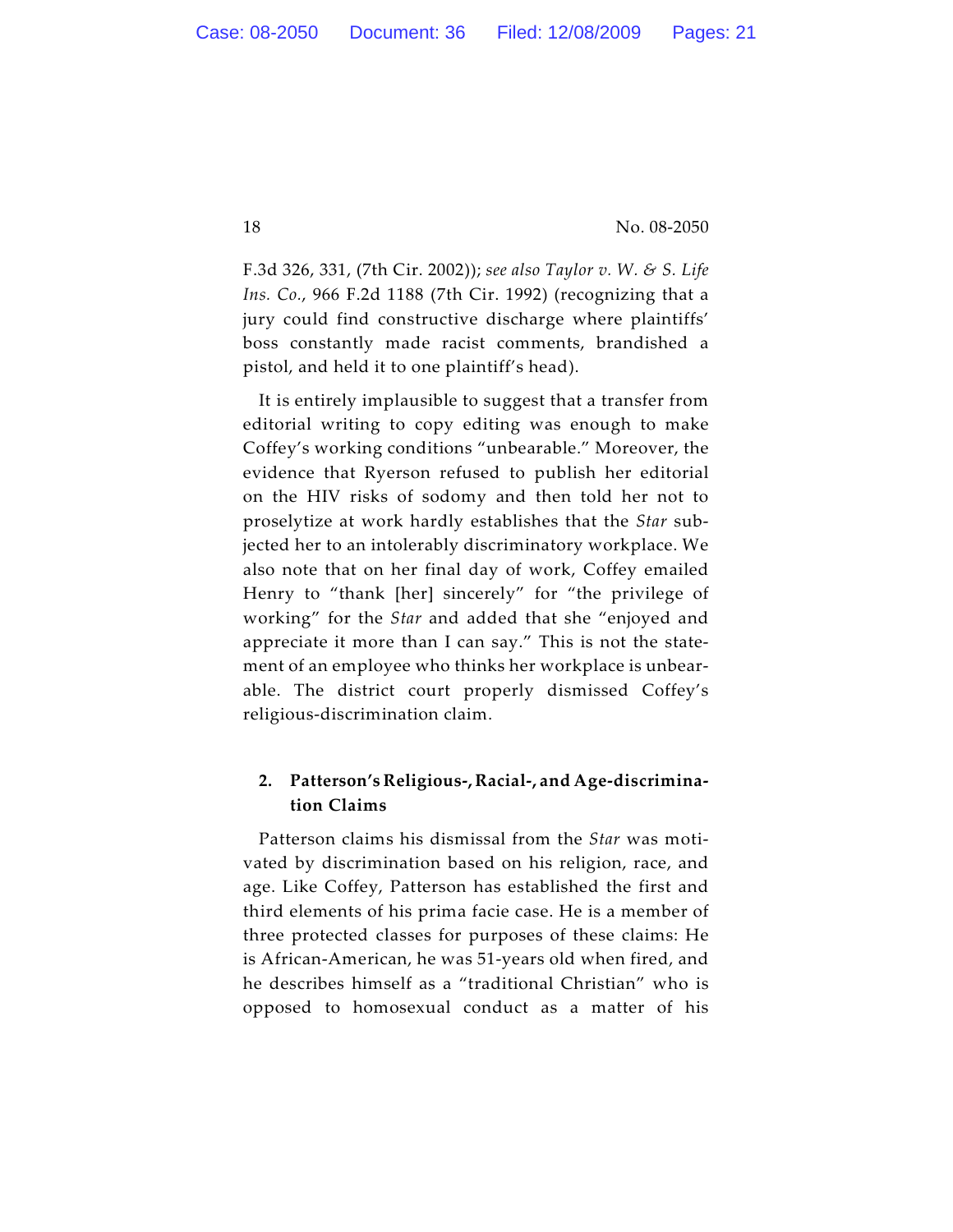religious belief. And Patterson suffered an adverse employment action when the *Star* fired him.

The basic problem with all of Patterson's discrimination claims is that he cannot show he was meeting the *Star*'s legitimate performance expectations. The undisputed evidence establishes that Patterson had a long history of performance problems ranging from reporting errors to writing deficiencies. Patterson's poor performance continued after the *Star* placed him on a Performance Improvement Plan. We need not belabor this point; it goes without saying that factual accuracy, adequate reporting, and clean writing are legitimate performance expectations at a newspaper. Patterson claims that Swarens worked him harder than the other editorial writers and that other writers made more errors than he did, but there is no evidentiary support for these contentions.

Patterson's retaliation claim suffers from the same fundamental deficiency. Title VII prohibits employers from retaliating against employees for exercising their rights under the antidiscrimination statutes. *See* 42 U.S.C. § 2000e-3(a). As with his discrimination claims, Patterson proceeds on his retaliation claim under the indirect method of proof, which requires a showing that he (1) engaged in statutorily protected activity; (2) met the *Star*'s legitimate performance expectations; (3) suffered an adverse employment action; and (4) was treated less favorably than similarly situated employees. *Moser v. Ind. Dep't of Corr.*, 406 F.3d 895, 903 (7th Cir. 2005). Because the undisputed evidence establishes that Patterson was not meeting the *Star*'s legitimate performance ex-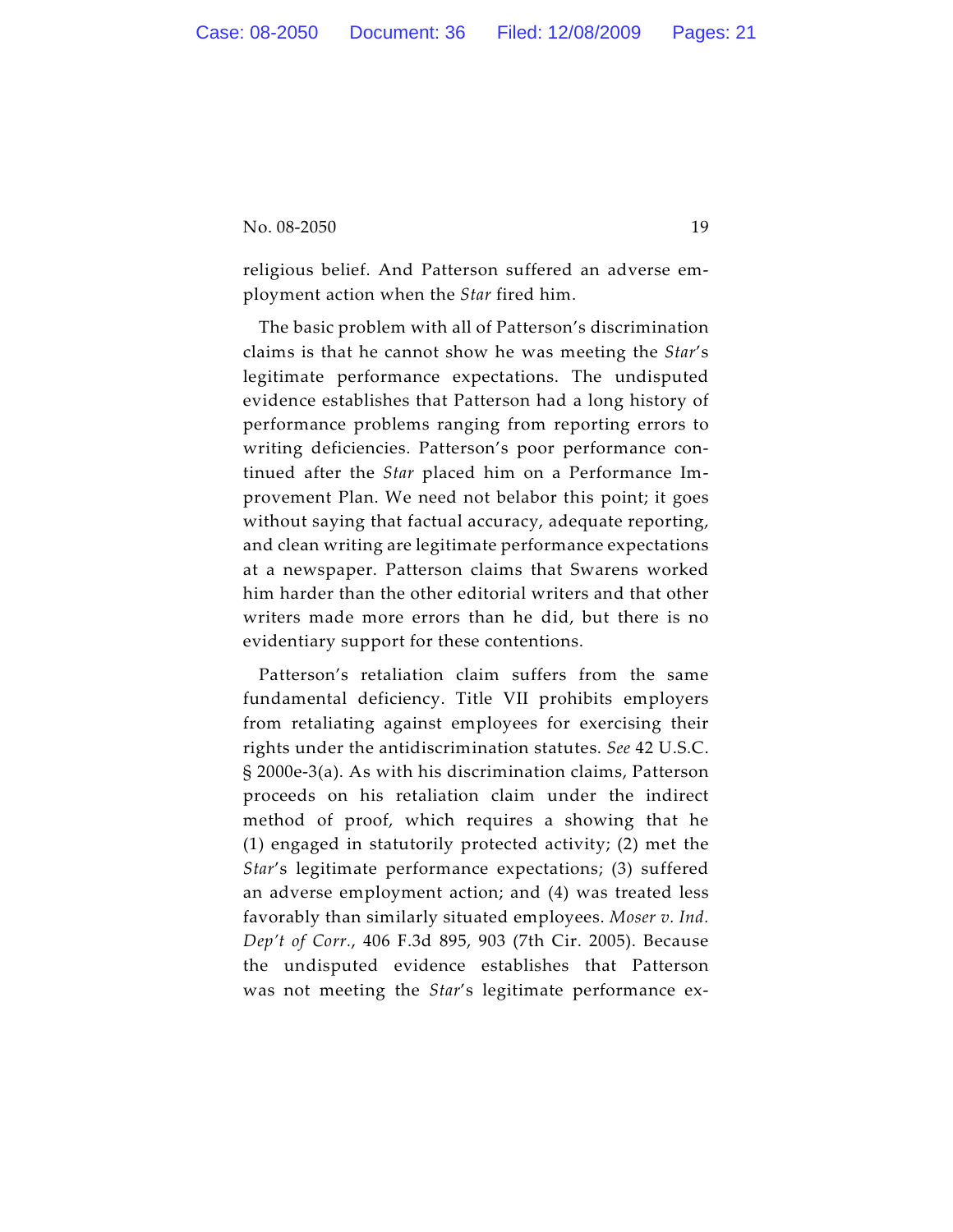pectations, he cannot establish a prima facie case of retaliation. Patterson's Title VII claims were properly dismissed.

### **B. Negligent Infliction of Emotional Distress**

Finally, the plaintiffs brought state-law claims for negligent infliction of emotional distress. Under Indiana law a party may pursue a claim for emotional distress under either the "modified impact" rule or the "bystander" rule. *See Atl. Coast Airlines v. Cook*, 857 N.E.2d 989, 998 (Ind. 2006). The plaintiffs do not come within Indiana's "bystander rule," which provides a cause of action for a person who witnesses the death or severe injury of a loved one. *See Groves v. Taylor*, 729 N.E.2d 569, 573 (Ind. 2000). As for the "modified impact" version of the tort, there is no evidence whatsoever to support such a claim.

Until 1991, Indiana courts permitted recovery for the negligent infliction of emotional distress only if the emotional injuries were accompanied and caused by some physical injury. *See, e.g.*, *Charlie Stuart Oldsmobile, Inc. v. Smith*, 357 N.E.2d 247, 253 (Ind. Ct. App. 1976). The Indiana Supreme Court has since modified this rule by permitting recovery for emotional distress even if the plaintiff did not suffer a physical injury. *See, e.g.*, *Shuamber v. Henderson*, 579 N.E.2d 452, 456 (Ind. 1991). But this theory still requires the plaintiff to prove he has suffered a "direct physical impact," although that physical impact need not have caused any physical injury. *Atl. Coast*